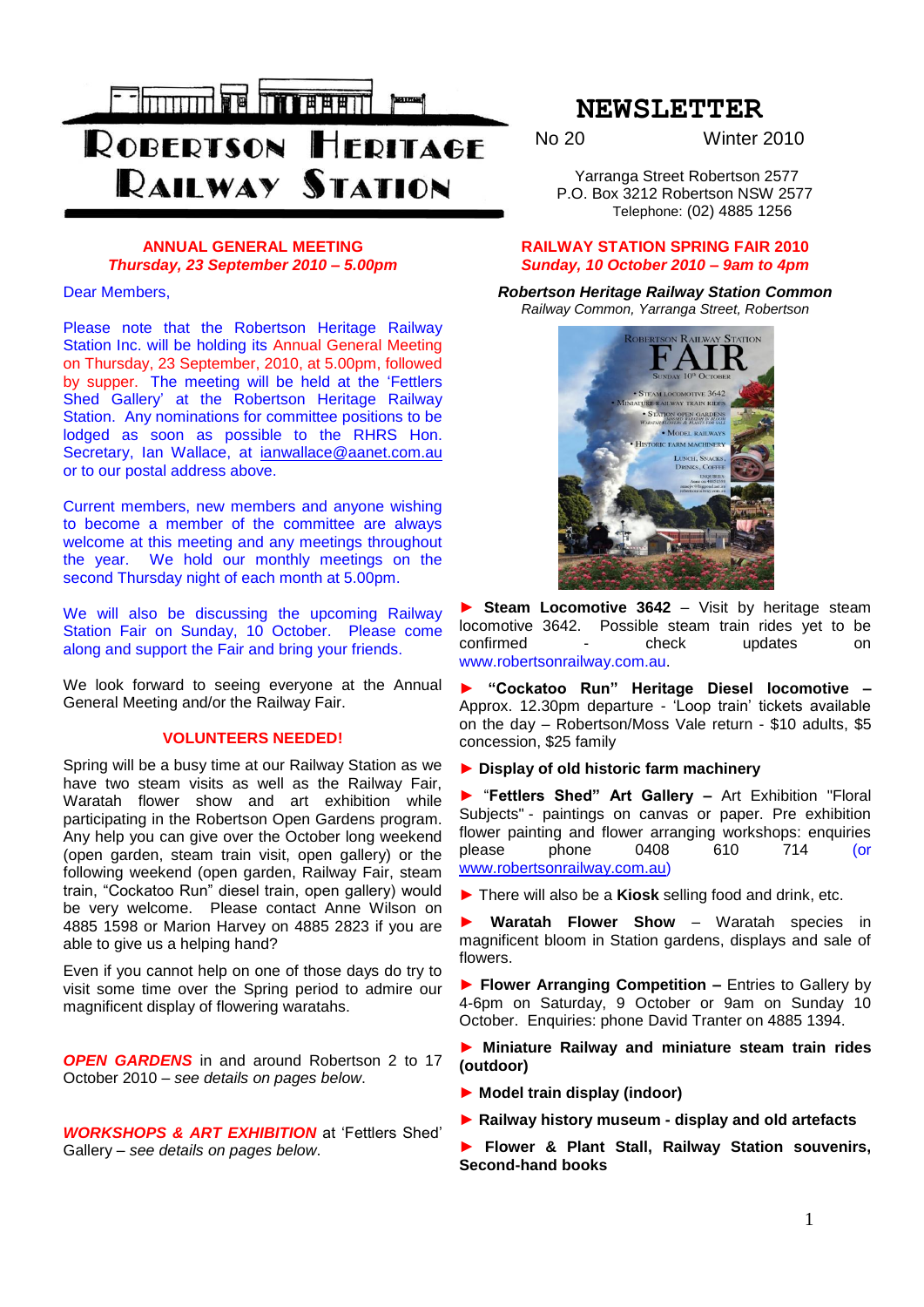## **►** Also, visit the **Robertson Village Markets** just a short walk away (300 metres)

The Fair promises to be a very interesting and enjoyable day for all the family with free entry to the public. So come along to the Robertson Railway Common and join in to make the day a great success!

#### *Enquiries***:** Anne 4885 1598 *E-mail*: [annejw@bigpond.net.au](mailto:annejw@bigpond.net.au) *Website*:**www.robertsonrailway.com.au**

Robertson Heritage Railway Station is a non-profit organisation run by volunteers and all funds raised are used in the maintenance and management of the railway station buildings and grounds. We look forward to your support on the day.



3237 leaving Robertson on its way to Moss Vale Photo: Ian Wallace

## **STEAM TRAIN VISITS**

# *Sunday, 3 October 2010 – Approx. 12 noon*

At this stage on Sunday *3 October only* there will be a 'loop train' ride to Moss Vale and return. Intending passengers can purchase tickets for a ride behind the steam loco 3237 with the proceeds going to Robertson Heritage Railway Station Inc.

Ticket prices are Adult \$15, Concession \$10, Child \$5. Booking is advised and can be made by contacting 4885 1394 or 4885 2823 - refer to [www.robertsonrailway.com.au](http://www.robertsonrailway.com.au/)

# *Sunday, 10 October 2010 – Approx. 12 noon*

Visit by steam loco 3642, rear assistance by heritage diesel loco. Possible steam train rides yet to be confirmed – see website for updates. If there are no rides, the steam train will remain at Robertson Station for at least 2 hours.

Here are two wonderful opportunities to see grand old locomotives still in service, with steam-era carriages, and to savour the sight, sound and smell of steam in a rural setting. Sightseers are welcome to view the arrival and departure of these historic trains from the heritage-listed station and spacious adjoining grounds.

# *\*\*\** **COMING EVENTS AT THE STATION** *\*\*\**

*Please note the following websites for updated train information: [www.heritageexpress.com.au](http://www.heritageexpress.com.au/) or [www.3801limited.com.au](http://www.3801limited.com.au/) or www.robertsonrailway.com.au*

"Cockatoo Run" loop train generally runs every second Sunday of the month in conjunction with the Robertson Markets. Tickets can be purchased at the Railway Station for the "loop" run from Robertson Railway Station. to Moss Vale (return) before returning in the afternoon to Sydney.

On some Sundays, and occasionally on Thursdays, the "Cockatoo Run" brings tourists to the "Illawarra Fly" in a tourist package which includes a bus which transports them between the "Illawarra Fly" and the Station. For updated details of trains running and times you need to consult the website *[www.3801limited.com.au.](http://www.3801limited.com.au/)*

 *The Robertson Heritage Railway Station is a voluntary community initiative liaising with 3801 Limited, a Sydney heritage train firm also manned by volunteers*

- Sunday, 3 October 2010 Visit by Steam locomotive 3237 (rear assistance by heritage diesel locomotive) with steam train "loop" rides to Moss Vale and return.
- Sunday, 10 October 2010 Annual Railway Fair (*Please note* it is one day only this year and has been moved from the long weekend to the following weekend to coincide with the Markets and "Cockatoo Run"). Steam locomotive 3642 (rear assistance by heritage diesel loco.) visit on the day *but "loop train" rides are yet to be confirmed.*

*Continued………….*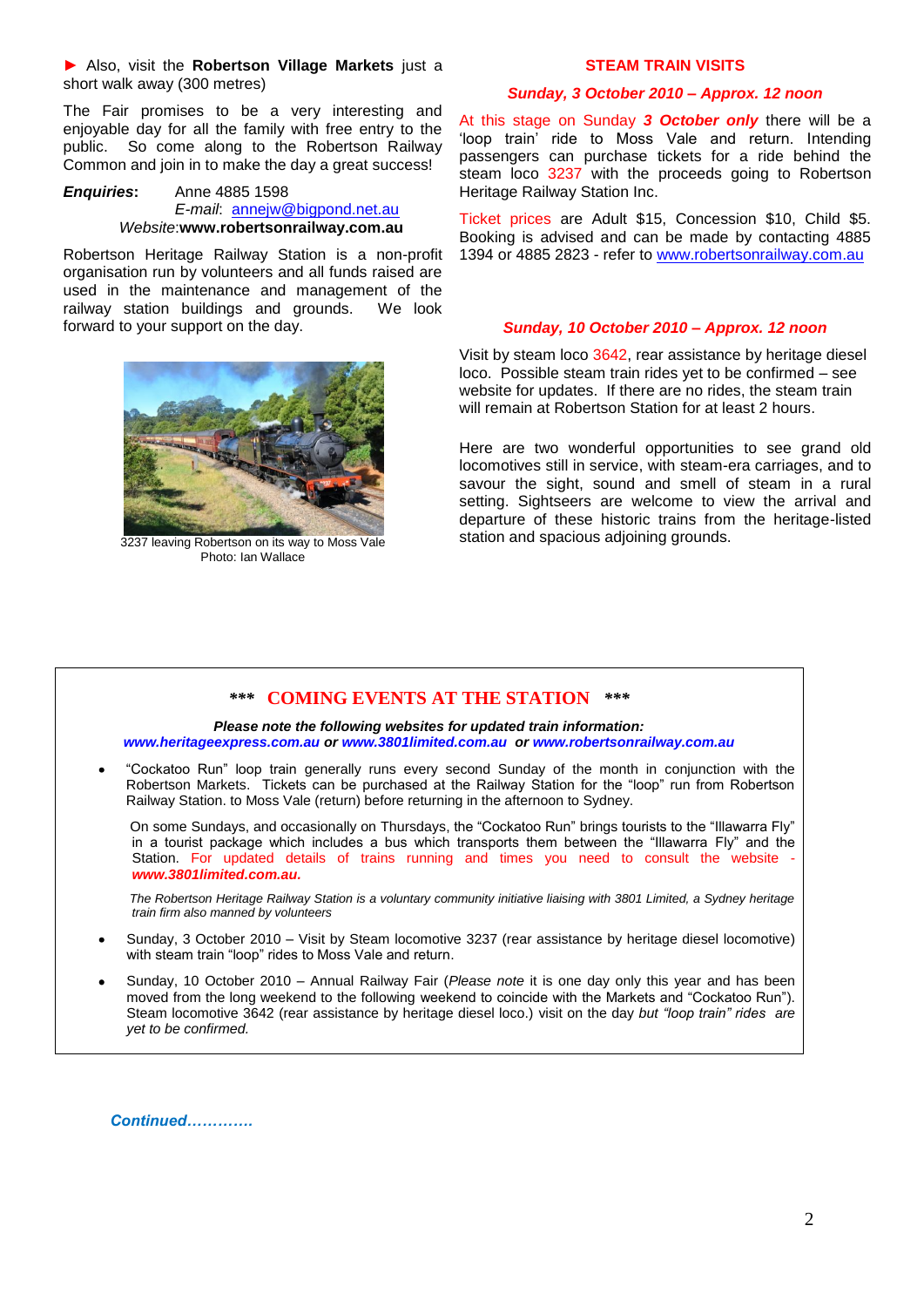## **ROBERTSON OPEN GARDENS**

## *2 - 17 October 2010* All gardens open from 10am – 4pm Admission is by donation to a charity of the owner's choice Enquiries: Micki Boehme 02 48851080 Website: www.robertson.nsw.au

#### **The Castle, 121 Illawarra Hwy**

Eye-catching Robertson landmark with 2 acres of lush gardens. Conifers, deciduous trees, exotic flowers and shrubs. Formal/informal gardens, ponds, fountains, native plants and rural outlook Every Day - 2 -17 October

## **Acmena Hill, 79 - 85 Mackey's Lane**

A wonderful garden of pleasures, shared by humans & native animals; fruit trees, vegetables, cool climate ornamentals and natural rainforest. 5,6,7,8,9 October

# **The Moorings, Fountaindale Road**

Mature 4-acre garden on a 100-acre working farm with contrasts of foliage colour and form, topiary, water features, maples, azaleas and conifers. 2.2 klms down Fountaindale Road on right. 8,9,10 October

#### **The Willows, Lemmons Road**

Orchids, begonias, *Pieris*, and *Kalmia* feature in this 5 acre cold climate garden. Cherries, crabapples, rare trees, shrubs and mini arboretum, bonsai collection. Horticulturist available. 2,3,4,13,16,17 October

## **Heritage Railway Garden, Railway Station Precinct, Yarranga Street**

Masses of Waratahs at their flowering peak in the railway station"s landscaped gardens. Horticulturist David Tranter will conduct tours of the gardens, outdoor sculptures, historical displays. Open every day 2 - 17 October – Guided tours on 2,3,4,9,10 October

## **Idyllwilde 5 Rotherwood Road, Wildes Meadow**

Views and a wide range of cool climate trees and shrubs are features of this delightful 2-acre garden, part of a 22 acre farm. Variegated tulip trees and a pretty potager garden are also highlights. **(**Not suitable for coaches)

Saturday/Sunday/Monday 2,3,4 October

## **Barren Grounds, Jamberoo Road**

Superb natural spring wildflower garden. A mass of flowering heath including Banksias and *Hakea* Easy table-land walks lead through banks of wildflowers to wide coastal views. Free – Open every day 2 – 17 October

## **Fountaindale Manor, Illawarra Highway**

Nearly 14 acres of established and landscaped grounds, with its own weir and creek. Sweeping lawns lead to traditional gardens. There are fountains, statues – also deer and peacocks roam the gardens. Open every day 2 - 17 October, except 9,16 October (Weekend admission by donation to charity)

# **Linden Park, 4963 Illawarra Highway**

Established from 2003 from a 3-acre horse paddock with a 90-year old timber cottage. Today you will find extended rainforest plantings, exotic deciduous trees and shrubs, native plantings, a rose folly, cottage garden, covered orchard, a sasanqua-walled vegetable garden and much more. Open 9, 10, 16 and 17 October